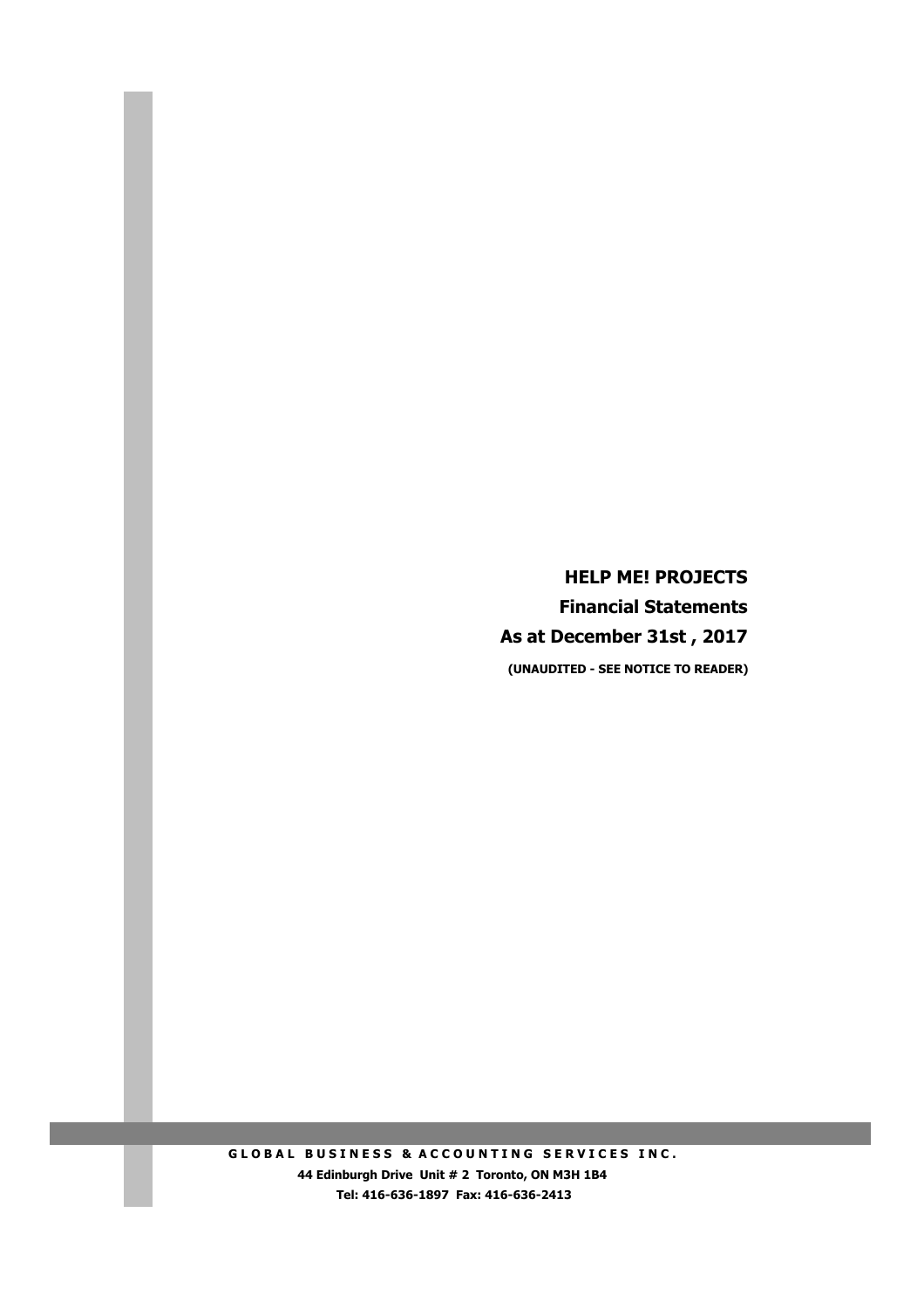## **GLOBAL BUSINESS & ACCOUNTING SERVICES INC.**

**44 Edinburgh Drive, Unit # 2 Toronto, Ontario M3H 1B4**

**Telephone: (416) 636-1897 Fax: (416) 636-2413**

## **NOTICE TO READER**

We have compiled the balance sheet of Help Me ! Projects, as at December 31st, 2017 and the statements of Receipts and Disbursments for the period then ended from information provided by management. We have not audited or otherwise attempted to verify the accuracy and completeness of such information. Readers are cautioned that these statements may not be appropriate for their purposes.

Ocamono

**March 15th, 2018 Services Inc.**

**Toronto, Ontario Global Business & Accounting**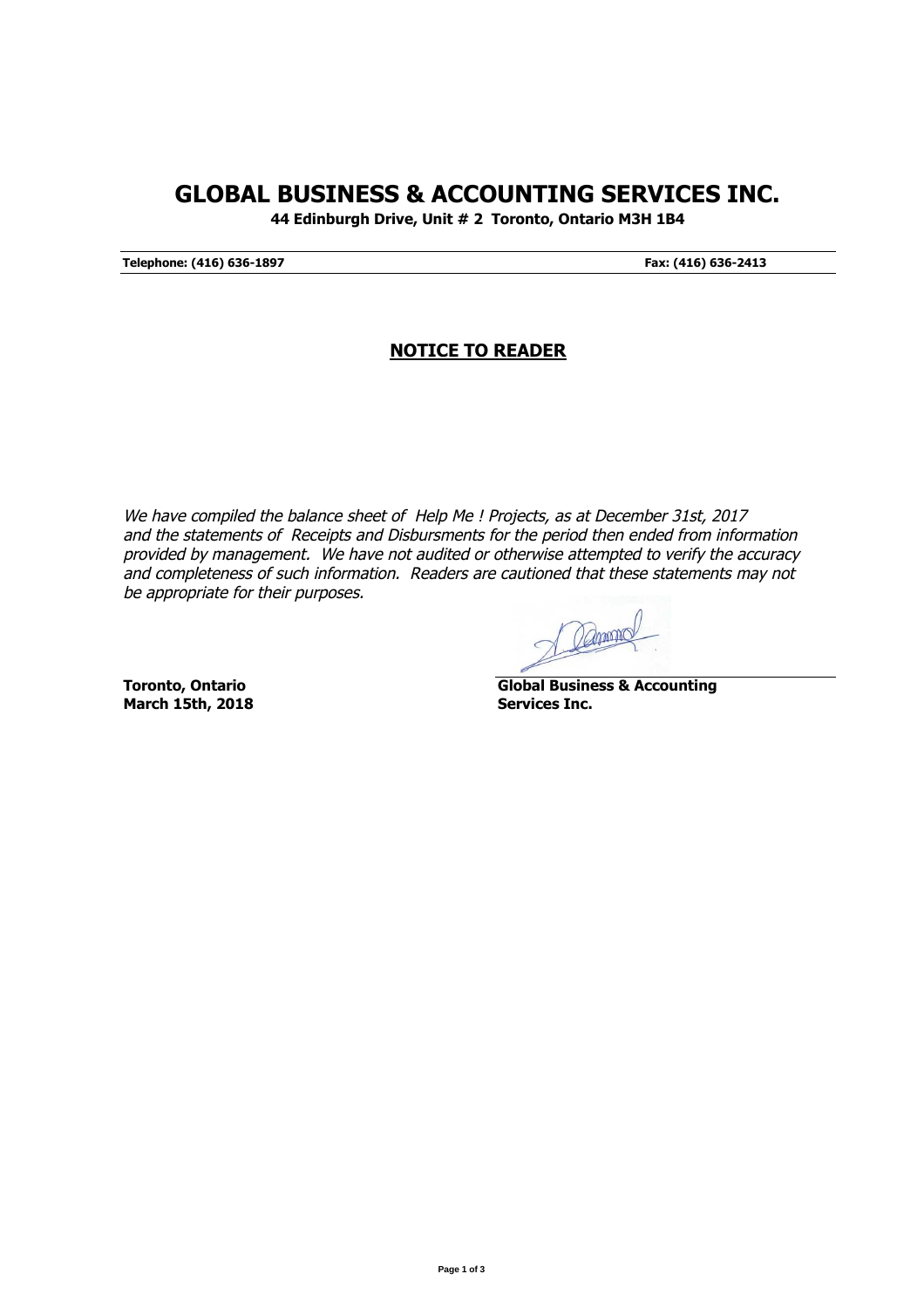## **HELP ME! PROJECTS BALANCE SHEET AS AT December 31st, 2017 (UNAUDITED - SEE NOTICE TO READER)**

| 2017                                            |               |                | 2016          |   |
|-------------------------------------------------|---------------|----------------|---------------|---|
| <b>ASSETS</b>                                   |               |                |               |   |
| <b>Current</b>                                  |               |                |               |   |
| Bank                                            | \$            | 9,731          | \$            |   |
|                                                 |               | 9,731          | - \$          |   |
| <b>LIABILITIES</b>                              |               |                |               |   |
| <b>Current</b>                                  | $\frac{1}{2}$ |                |               |   |
|                                                 | $\clubsuit$   | $\blacksquare$ | \$            |   |
| <b>EQUITY</b>                                   |               |                |               |   |
| Accumulated Excess of Revenue Over Expenditures | $\frac{1}{2}$ | 9,731          | $\frac{1}{2}$ |   |
|                                                 | - \$          | 9,731          | \$            | - |
|                                                 | \$            | 9,731          | \$            |   |